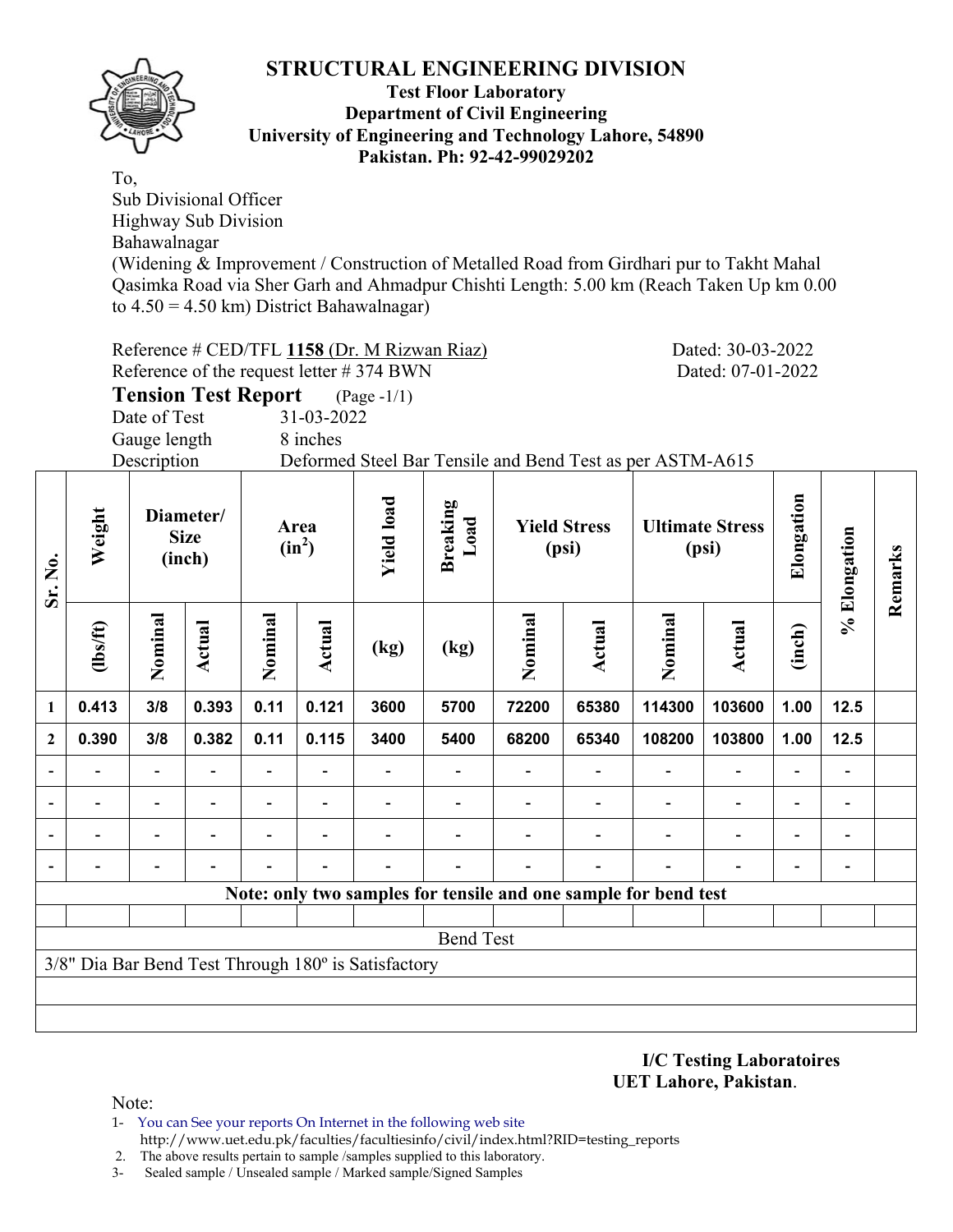

## **Test Floor Laboratory Department of Civil Engineering University of Engineering and Technology Lahore, 54890 Pakistan. Ph: 92-42-99029202**

To, Project Manager Country Developers Private Limited Lahore Medical & Dental College (LMDC) Teaching Hospital, Lahore

| Reference # CED/TFL 1159 (Dr. M Rizwan Riaz)       |  |  |  |
|----------------------------------------------------|--|--|--|
| Reference of the request letter $\# 2022/40$ /LMDC |  |  |  |

Dated: 30-03-2022 Dated: 29-03-2022

# **Tension Test Report** (Page -1/1)

Date of Test 31-03-2022 Gauge length 8 inches

Description Deformed Steel Bar Tensile and Bend Test as per ASTM-A615

| Sr. No.                  | Weight                                                            | Diameter/<br><b>Size</b> |                          | Area<br>$(in^2)$         |                          | <b>Yield load</b>        | <b>Breaking</b><br>Load                                         | <b>Yield Stress</b><br>(psi) |                          | <b>Ultimate Stress</b><br>(psi) |                          | Elongation               | % Elongation             | Remarks |
|--------------------------|-------------------------------------------------------------------|--------------------------|--------------------------|--------------------------|--------------------------|--------------------------|-----------------------------------------------------------------|------------------------------|--------------------------|---------------------------------|--------------------------|--------------------------|--------------------------|---------|
|                          | $\frac{2}{10}$                                                    | Nominal<br>$(\#)$        | Actual<br>(inch)         | Nominal                  | <b>Actual</b>            | (kg)                     | (kg)                                                            | Nominal                      | <b>Actual</b>            | Nominal                         | Actual                   | (inch)                   |                          |         |
| $\mathbf{1}$             | 0.379                                                             | $\mathbf{3}$             | 0.377                    | 0.11                     | 0.111                    | 3800                     | 4900                                                            | 76200                        | 75190                    | 98200                           | 97000                    | 1.00                     | 12.5                     |         |
| $\boldsymbol{2}$         | 0.363                                                             | $\mathbf{3}$             | 0.369                    | 0.11                     | 0.107                    | 3300                     | 4400                                                            | 66200                        | 68190                    | 88200                           | 91000                    | 0.90                     | 11.3                     |         |
|                          |                                                                   | $\overline{\phantom{a}}$ | $\overline{\phantom{0}}$ | $\overline{\phantom{0}}$ |                          |                          |                                                                 |                              | $\overline{\phantom{a}}$ | $\overline{\phantom{0}}$        | $\overline{\phantom{a}}$ | $\overline{\phantom{a}}$ | $\overline{\phantom{0}}$ |         |
| ۰                        | $\blacksquare$                                                    | $\overline{\phantom{0}}$ |                          | $\overline{\phantom{0}}$ | $\overline{\phantom{0}}$ | $\overline{\phantom{0}}$ |                                                                 |                              | $\overline{\phantom{0}}$ | $\overline{\phantom{0}}$        | $\overline{\phantom{0}}$ | $\overline{\phantom{a}}$ | $\overline{\phantom{a}}$ |         |
|                          |                                                                   | -                        |                          |                          |                          |                          |                                                                 |                              |                          | $\overline{\phantom{0}}$        | $\overline{\phantom{0}}$ | $\overline{\phantom{a}}$ | $\overline{\phantom{0}}$ |         |
| $\overline{\phantom{a}}$ |                                                                   | $\overline{\phantom{0}}$ |                          |                          |                          |                          |                                                                 |                              |                          |                                 | $\blacksquare$           | $\overline{\phantom{a}}$ | $\overline{\phantom{a}}$ |         |
|                          |                                                                   |                          |                          |                          |                          |                          | Note: only two samples for tensile and one sample for bend test |                              |                          |                                 |                          |                          |                          |         |
|                          |                                                                   |                          |                          |                          |                          |                          |                                                                 |                              |                          |                                 |                          |                          |                          |         |
|                          | <b>Bend Test</b><br>#3 Bar Bend Test Through 180° is Satisfactory |                          |                          |                          |                          |                          |                                                                 |                              |                          |                                 |                          |                          |                          |         |
|                          |                                                                   |                          |                          |                          |                          |                          |                                                                 |                              |                          |                                 |                          |                          |                          |         |
|                          |                                                                   |                          |                          |                          |                          |                          |                                                                 |                              |                          |                                 |                          |                          |                          |         |
|                          |                                                                   |                          |                          |                          |                          |                          |                                                                 |                              |                          |                                 |                          |                          |                          |         |
|                          |                                                                   |                          |                          |                          |                          |                          |                                                                 |                              |                          |                                 |                          |                          |                          |         |

**I/C Testing Laboratoires UET Lahore, Pakistan**.

Note:

- 1- You can See your reports On Internet in the following web site http://www.uet.edu.pk/faculties/facultiesinfo/civil/index.html?RID=testing\_reports
- 2. The above results pertain to sample /samples supplied to this laboratory.
- 3- Sealed sample / Unsealed sample / Marked sample/Signed Samples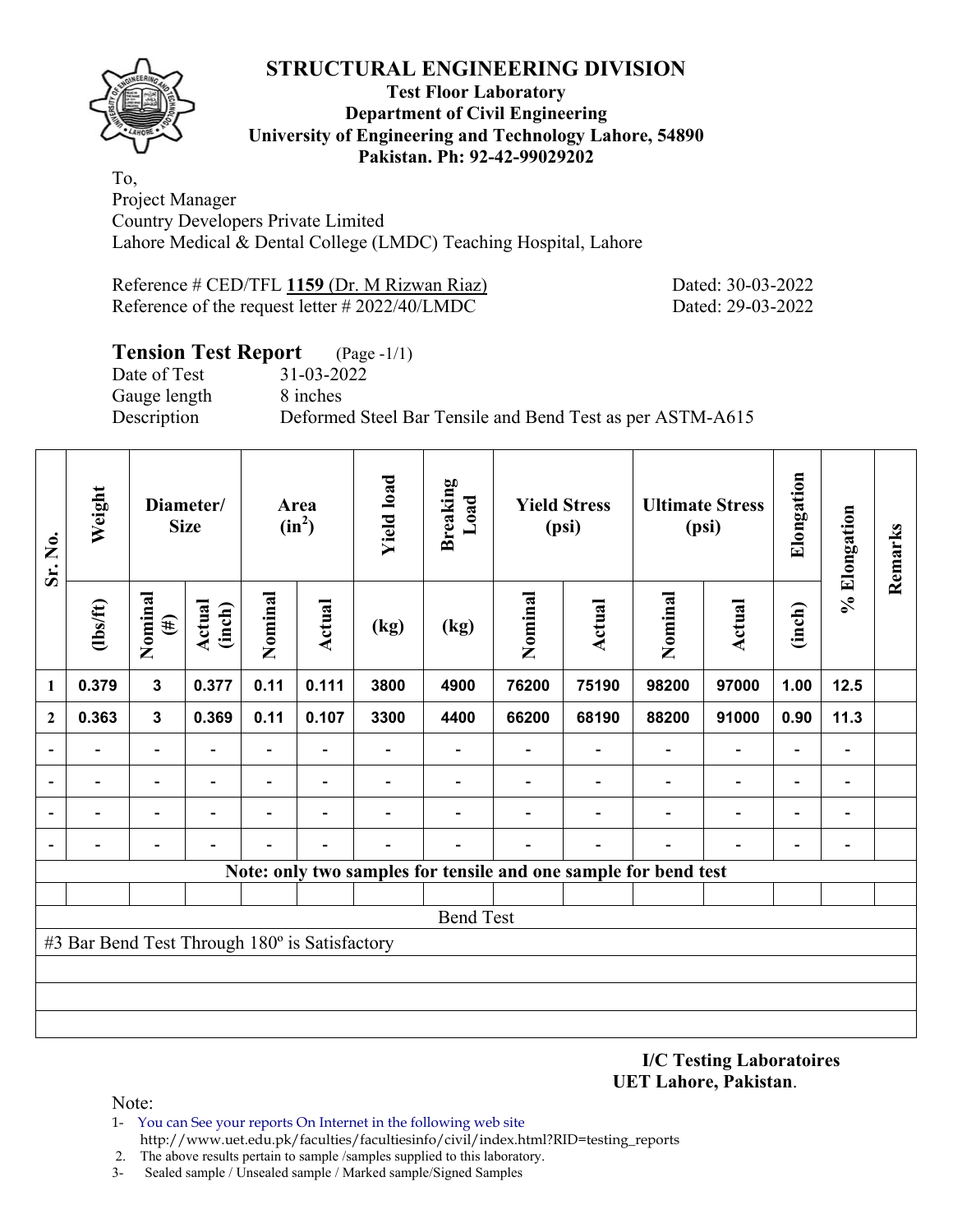

### **Test Floor Laboratory Department of Civil Engineering University of Engineering and Technology Lahore, 54890 Pakistan. Ph: 92-42-99029202**

To, Project Manager State Grid Design, Supply, Istallation, Testing & Commissioning of 500kV/D/C Transmission Line Nokhar S/S – Lahore North S/S- Lahore HVDC Switching / Converter Stattion (Kamran Steel) (Sharaqpur Warehouse)

|                | Reference # CED/TFL 1160 (Dr. M Rizwan Riaz)<br>Dated: 30-03-2022<br>Reference of the request letter # CET/ADB-301A//SEC-II/UET-22-426<br>Dated: 30-03-2022                                                        |                            |                  |                          |        |                |                  |         |        |         |                          |        |                          |              |
|----------------|--------------------------------------------------------------------------------------------------------------------------------------------------------------------------------------------------------------------|----------------------------|------------------|--------------------------|--------|----------------|------------------|---------|--------|---------|--------------------------|--------|--------------------------|--------------|
|                |                                                                                                                                                                                                                    | <b>Tension Test Report</b> |                  |                          |        | $(Page - 1/1)$ |                  |         |        |         |                          |        |                          |              |
|                | Date of Test<br>31-03-2022                                                                                                                                                                                         |                            |                  |                          |        |                |                  |         |        |         |                          |        |                          |              |
|                | 8 inches<br>Gauge length                                                                                                                                                                                           |                            |                  |                          |        |                |                  |         |        |         |                          |        |                          |              |
|                | Description<br>Deformed Steel Bar Tensile and Bend Test as per ASTM-A615                                                                                                                                           |                            |                  |                          |        |                |                  |         |        |         |                          |        |                          |              |
| Sr. No.        | Elongation<br><b>Yield load</b><br><b>Breaking</b><br>Weight<br>Load<br><b>Yield Stress</b><br>Diameter/<br><b>Ultimate Stress</b><br>Area<br>% Elongation<br>$(in^2)$<br><b>Size</b><br>(psi)<br>(psi)<br>Remarks |                            |                  |                          |        |                |                  |         |        |         |                          |        |                          |              |
|                | $\frac{1}{10}$                                                                                                                                                                                                     | Nominal<br>$(\#)$          | Actual<br>(inch) | Nominal                  | Actual | (kg)           | (kg)             | Nominal | Actual | Nominal | Actual                   | (inch) |                          |              |
| $\mathbf{1}$   | 0.372                                                                                                                                                                                                              | $\mathbf{3}$               | 0.373            | 0.11                     | 0.109  | 3100           | 4800             | 62200   | 62500  | 96200   | 96800                    | 1.30   | 16.3                     |              |
| $\overline{2}$ | 0.373                                                                                                                                                                                                              | $\overline{3}$             | 0.373            | 0.11                     | 0.110  | 3100           | 4800             | 62200   | 62390  | 96200   | 96700                    | 1.20   | 15.0                     | <b>Steel</b> |
|                |                                                                                                                                                                                                                    |                            |                  | $\overline{\phantom{0}}$ |        |                |                  |         |        |         |                          |        | $\overline{\phantom{0}}$ | Kamran       |
|                |                                                                                                                                                                                                                    |                            |                  |                          |        |                |                  |         |        |         | $\overline{\phantom{0}}$ |        |                          |              |
|                |                                                                                                                                                                                                                    |                            |                  |                          |        |                |                  |         |        |         |                          |        |                          |              |
|                |                                                                                                                                                                                                                    |                            |                  |                          |        |                |                  |         |        |         |                          |        |                          |              |
|                | Note: only two samples for tensile and two samples for bend test                                                                                                                                                   |                            |                  |                          |        |                |                  |         |        |         |                          |        |                          |              |
|                |                                                                                                                                                                                                                    |                            |                  |                          |        |                |                  |         |        |         |                          |        |                          |              |
|                |                                                                                                                                                                                                                    |                            |                  |                          |        |                | <b>Bend Test</b> |         |        |         |                          |        |                          |              |
|                | #3 Bar Bend Test Through 180° is Satisfactory                                                                                                                                                                      |                            |                  |                          |        |                |                  |         |        |         |                          |        |                          |              |
|                | #3 Bar Bend Test Through 180° is Satisfactory                                                                                                                                                                      |                            |                  |                          |        |                |                  |         |        |         |                          |        |                          |              |
|                |                                                                                                                                                                                                                    |                            |                  |                          |        |                |                  |         |        |         |                          |        |                          |              |

Witness by Abdul Shakoor (Engr. NESPAK)

### **I/C Testing Laboratoires UET Lahore, Pakistan**.

Note:

1- You can See your reports On Internet in the following web site http://www.uet.edu.pk/faculties/facultiesinfo/civil/index.html?RID=testing\_reports

2. The above results pertain to sample /samples supplied to this laboratory.

3- Sealed sample / Unsealed sample / Marked sample/Signed Samples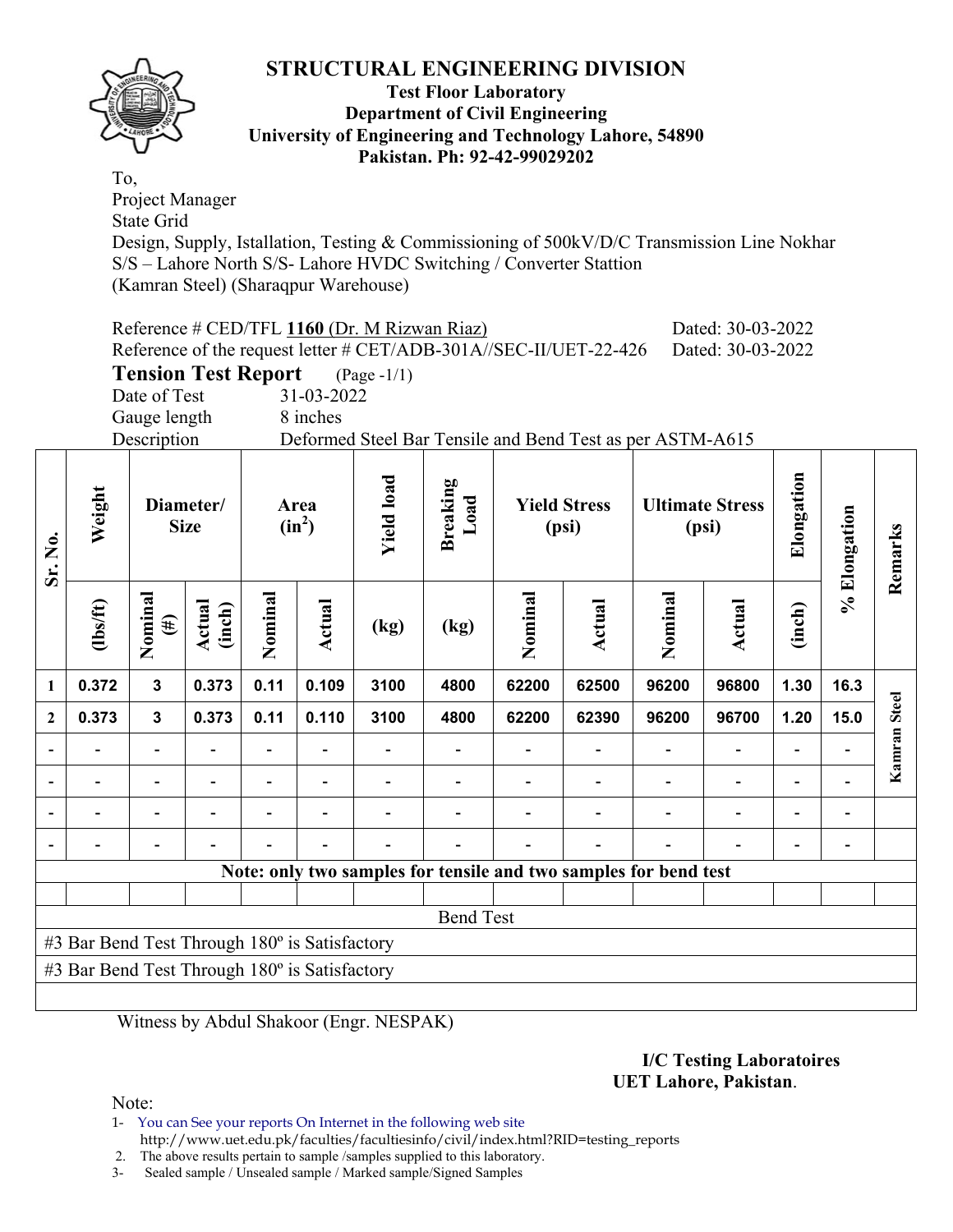**Test Floor Laboratory Department of Civil Engineering University of Engineering and Technology Lahore, 54890 Pakistan. Ph: 92-42-99029202** 

To, Resident Engineer ESAC Sector K DHA Multan Sector K DHA Main Office & Gate House Building

Reference # CED/TFL **1162** (Dr. M Rizwan Riaz) Dated: 30-03-2022 Reference of the request letter # RE/ESAC/SECTOR K/126 Dated: 28-03-2022

# **Tension Test Report** (Page -1/1)

Date of Test 31-03-2022 Gauge length 8 inches

Description Deformed Steel Bar Tensile and Bend Test as per ASTM-A615

| Sr. No.          | Weight                                        |                          | Diameter/<br><b>Size</b> | Area<br>$(in^2)$         |                          | <b>Yield load</b> | <b>Breaking</b><br>Load | <b>Yield Stress</b><br>(psi)                                    |                          | <b>Ultimate Stress</b><br>(psi) |                          | Elongation               | % Elongation                 | Remarks |
|------------------|-----------------------------------------------|--------------------------|--------------------------|--------------------------|--------------------------|-------------------|-------------------------|-----------------------------------------------------------------|--------------------------|---------------------------------|--------------------------|--------------------------|------------------------------|---------|
|                  | $\frac{2}{10}$                                | Nominal<br>$(\#)$        | <b>Actual</b><br>(inch)  | Nominal                  | <b>Actual</b>            | (kg)              | (kg)                    | Nominal                                                         | Actual                   | Nominal                         | <b>Actual</b>            | (inch)                   |                              |         |
| $\mathbf{1}$     | 0.375                                         | $\mathbf{3}$             | 0.375                    | 0.11                     | 0.110                    | 3300              | 4800                    | 66200                                                           | 65960                    | 96200                           | 96000                    | 1.00                     | 12.5                         |         |
| $\boldsymbol{2}$ | 0.374                                         | $\mathbf 3$              | 0.374                    | 0.11                     | 0.110                    | 3300              | 4900                    | 66200                                                           | 66180                    | 98200                           | 98300                    | 0.80                     | 10.0                         |         |
|                  | $\overline{\phantom{0}}$                      | $\overline{\phantom{a}}$ |                          | Ξ.                       |                          |                   |                         |                                                                 |                          | $\overline{\phantom{a}}$        | $\overline{\phantom{a}}$ | $\overline{\phantom{a}}$ | $\overline{\phantom{a}}$     |         |
|                  | $\blacksquare$                                | $\overline{\phantom{0}}$ | $\blacksquare$           | $\overline{\phantom{0}}$ | $\overline{\phantom{0}}$ |                   |                         |                                                                 | $\overline{\phantom{0}}$ | $\blacksquare$                  | $\overline{\phantom{0}}$ | $\blacksquare$           | $\blacksquare$               |         |
|                  | $\blacksquare$                                | $\overline{\phantom{0}}$ | $\blacksquare$           | $\overline{\phantom{0}}$ | $\overline{\phantom{0}}$ |                   |                         |                                                                 | $\overline{a}$           | $\overline{\phantom{0}}$        | $\overline{\phantom{a}}$ | -                        | $\qquad \qquad \blacksquare$ |         |
|                  | -                                             | $\overline{\phantom{a}}$ |                          |                          | $\overline{\phantom{0}}$ |                   |                         |                                                                 | Ē.                       |                                 | $\overline{\phantom{0}}$ | $\blacksquare$           | $\blacksquare$               |         |
|                  |                                               |                          |                          |                          |                          |                   |                         | Note: only two samples for tensile and one sample for bend test |                          |                                 |                          |                          |                              |         |
|                  |                                               |                          |                          |                          |                          |                   |                         |                                                                 |                          |                                 |                          |                          |                              |         |
|                  | <b>Bend Test</b>                              |                          |                          |                          |                          |                   |                         |                                                                 |                          |                                 |                          |                          |                              |         |
|                  | #3 Bar Bend Test Through 180° is Satisfactory |                          |                          |                          |                          |                   |                         |                                                                 |                          |                                 |                          |                          |                              |         |
|                  |                                               |                          |                          |                          |                          |                   |                         |                                                                 |                          |                                 |                          |                          |                              |         |
|                  |                                               |                          |                          |                          |                          |                   |                         |                                                                 |                          |                                 |                          |                          |                              |         |
|                  |                                               |                          |                          |                          |                          |                   |                         |                                                                 |                          |                                 |                          |                          |                              |         |

**I/C Testing Laboratoires UET Lahore, Pakistan**.

Note:

- 1- You can See your reports On Internet in the following web site http://www.uet.edu.pk/faculties/facultiesinfo/civil/index.html?RID=testing\_reports
- 2. The above results pertain to sample /samples supplied to this laboratory.
- 3- Sealed sample / Unsealed sample / Marked sample/Signed Samples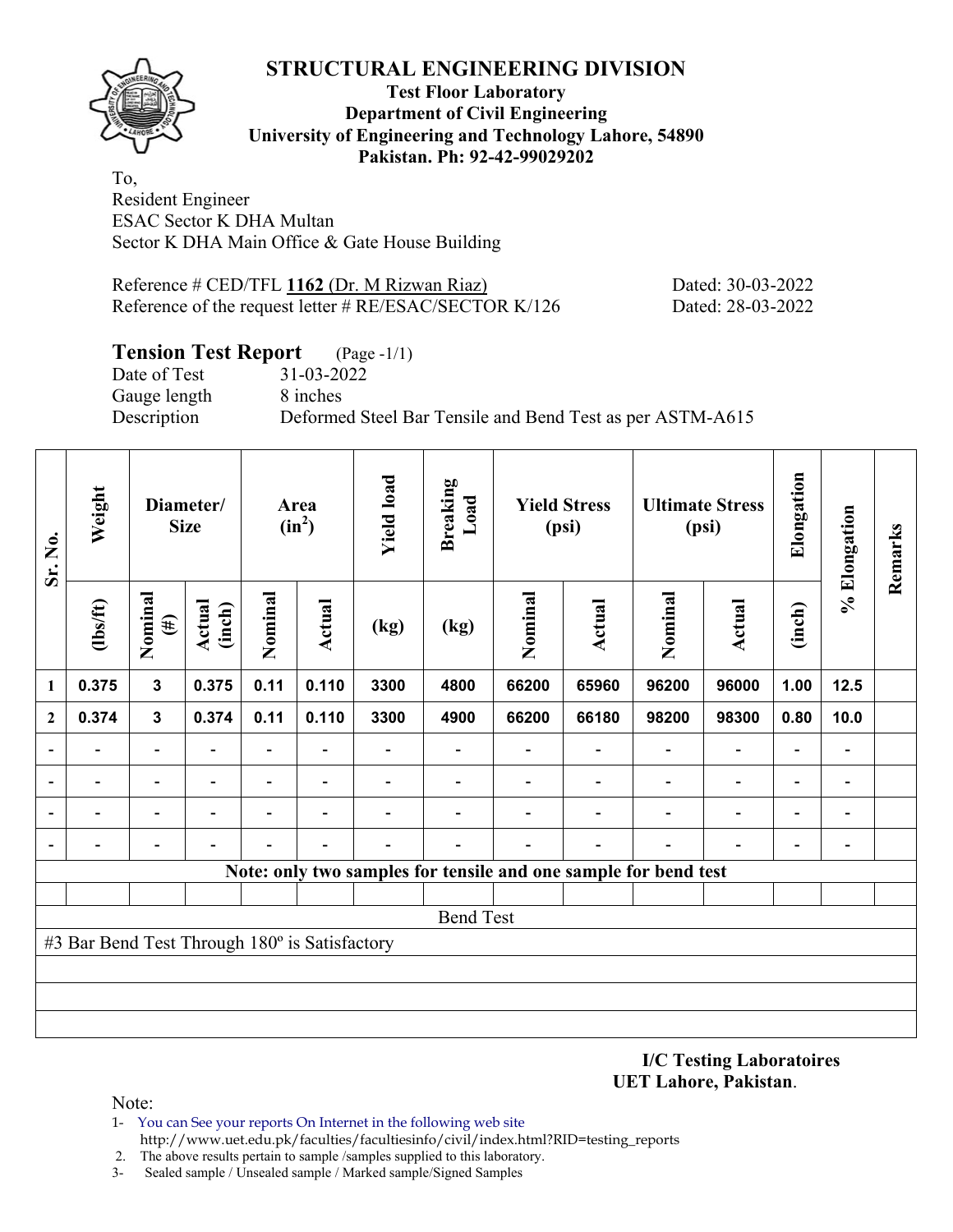

## **Test Floor Laboratory Department of Civil Engineering University of Engineering and Technology Lahore, 54890 Pakistan. Ph: 92-42-99029202**

To, Sub Divisional Officer Buildings Sub Division Chakwal (Construction of Rest House on Motorway M-2 Kallar Kahar District Chakwal)

Reference # CED/TFL 1163 (Dr. M Rizwan Riaz) Dated: 30-03-2022 Reference of the request letter # 255/CKL Dated: 08-02-2022

| <b>Tension Test Report</b> (Page -1/1) |                                                           |
|----------------------------------------|-----------------------------------------------------------|
| Date of Test                           | 31-03-2022                                                |
| Gauge length                           | 8 inches                                                  |
| Description                            | Deformed Steel Bar Tensile and Bend Test as per ASTM-A615 |
|                                        |                                                           |

| Sr. No. | Weight         | Diameter/<br><b>Size</b><br>(inch) |               | Area<br>$(in^2)$         |                          | <b>Yield load</b>                                   | <b>Breaking</b><br>Load | <b>Yield Stress</b><br>(psi) |               | <b>Ultimate Stress</b><br>(psi)                                |                          | Elongation               | % Elongation             | Remarks |
|---------|----------------|------------------------------------|---------------|--------------------------|--------------------------|-----------------------------------------------------|-------------------------|------------------------------|---------------|----------------------------------------------------------------|--------------------------|--------------------------|--------------------------|---------|
|         | $\frac{2}{10}$ | Nominal                            | <b>Actual</b> | Nominal                  | <b>Actual</b>            | (kg)                                                | (kg)                    | Nominal                      | <b>Actual</b> | Nominal                                                        | <b>Actual</b>            | (inch)                   |                          |         |
| 1       | 0.344          | 3/8                                | 0.359         | 0.11                     | 0.101                    | 3900                                                | 5400                    | 78200                        | 85040         | 108200                                                         | 117800                   | 0.90                     | 11.3                     |         |
|         |                | $\overline{\phantom{0}}$           |               | $\overline{\phantom{0}}$ |                          |                                                     |                         |                              |               |                                                                | $\overline{\phantom{a}}$ | $\blacksquare$           | $\overline{a}$           |         |
|         |                | $\overline{\phantom{a}}$           |               | $\blacksquare$           | $\overline{\phantom{0}}$ |                                                     |                         |                              |               | $\overline{\phantom{0}}$                                       | $\overline{\phantom{0}}$ | Ξ.                       | $\overline{\phantom{0}}$ |         |
|         |                | -                                  |               | $\overline{\phantom{0}}$ | $\overline{\phantom{0}}$ |                                                     |                         |                              |               |                                                                | $\overline{\phantom{0}}$ | Ξ.                       | $\overline{a}$           |         |
|         |                |                                    |               |                          |                          |                                                     |                         |                              |               |                                                                | -                        | $\overline{\phantom{0}}$ |                          |         |
|         |                |                                    |               |                          |                          |                                                     |                         |                              |               |                                                                | $\overline{\phantom{0}}$ | $\overline{\phantom{0}}$ | $\overline{a}$           |         |
|         |                |                                    |               |                          |                          |                                                     |                         |                              |               | Note: only one sample for tensile and one sample for bend test |                          |                          |                          |         |
|         |                |                                    |               |                          |                          |                                                     |                         |                              |               |                                                                |                          |                          |                          |         |
|         |                |                                    |               |                          |                          |                                                     | <b>Bend Test</b>        |                              |               |                                                                |                          |                          |                          |         |
|         |                |                                    |               |                          |                          | 3/8" Dia Bar Bend Test Through 180° is Satisfactory |                         |                              |               |                                                                |                          |                          |                          |         |
|         |                |                                    |               |                          |                          |                                                     |                         |                              |               |                                                                |                          |                          |                          |         |
|         |                |                                    |               |                          |                          |                                                     |                         |                              |               |                                                                |                          |                          |                          |         |

**I/C Testing Laboratoires UET Lahore, Pakistan**.

Note:

- 1- You can See your reports On Internet in the following web site http://www.uet.edu.pk/faculties/facultiesinfo/civil/index.html?RID=testing\_reports
- 2. The above results pertain to sample /samples supplied to this laboratory.
- 3- Sealed sample / Unsealed sample / Marked sample/Signed Samples